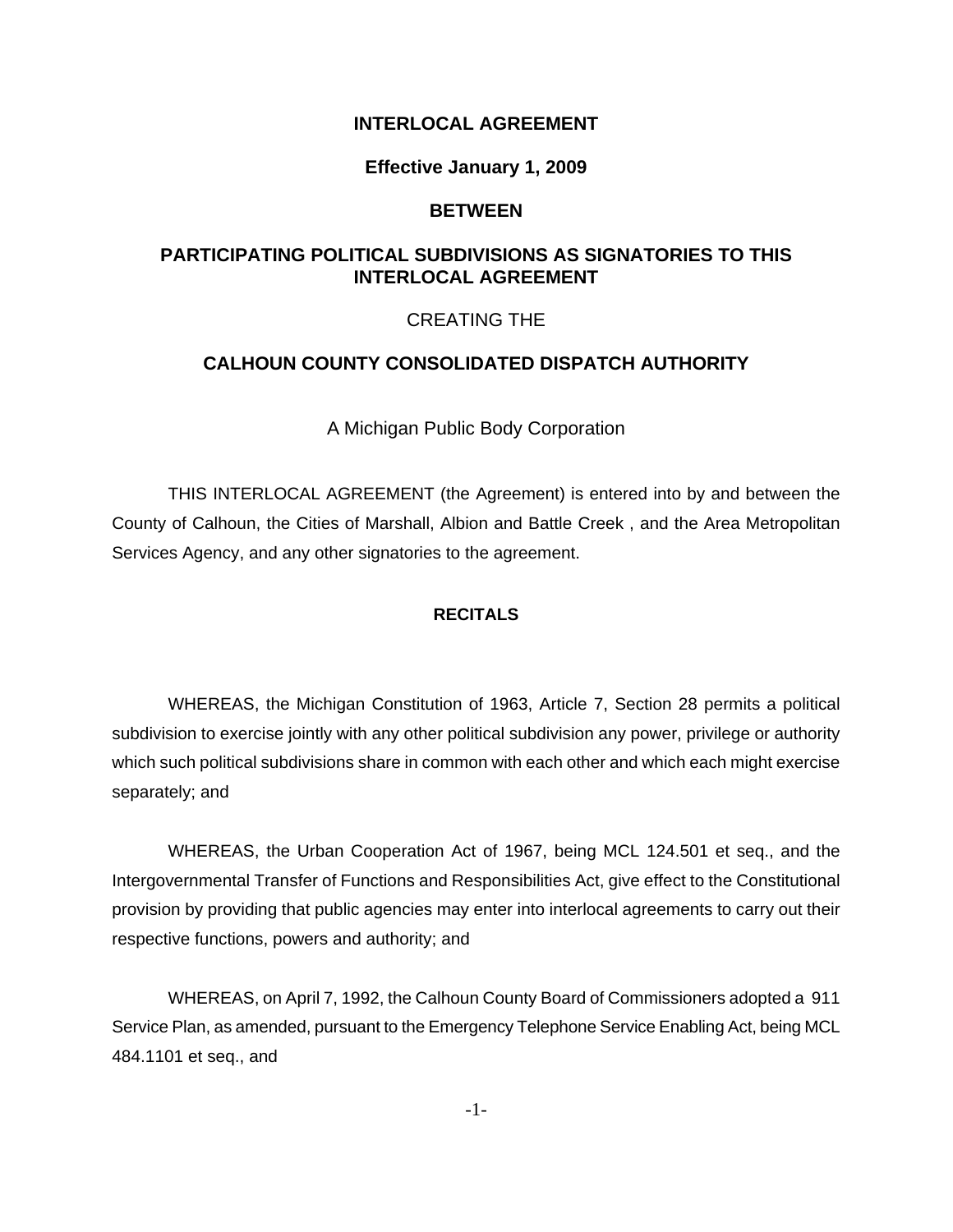WHEREAS, the 911 Service Plan contained a provision for three separate public safety answering points for the purpose of receiving 911 calls and dispatching public and private safety response services; and

WHEREAS, the parties now agree, that the creation of a single and separate entity called the Calhoun County Consolidated Dispatch Center is the most efficient and economic way of providing dispatch related services within Calhoun County; and

WHEREAS, it is the intent of the parties that all current employees of the respective PSAPs are offered the opportunity to continue employment with the Authority with no reduction to the employees wages, and benefits; and

WHEREAS, the Authority, when created, will be charged with the responsibility of operating a central communications system including an early warning entry point and emergency services telephone answering system for participating Local Governmental Units and County and other supporting agencies or entities as determined by the Governing Board of Directors;

NOW THEREFORE, in consideration of the mutual promises contained in this agreement, the Parties agree as follows:

#### **CREATION**

There is hereby created, under the authority of the Urban Cooperation Act, MCL 124.501 et seq, the Calhoun County Consolidated Dispatch Center Authority (Authority), located at 315 W. Green Street, Marshall, MI 49068.

#### **DEFINITIONS**

As used in this agreement, the following terms whether capitalized or not, shall have the following meanings: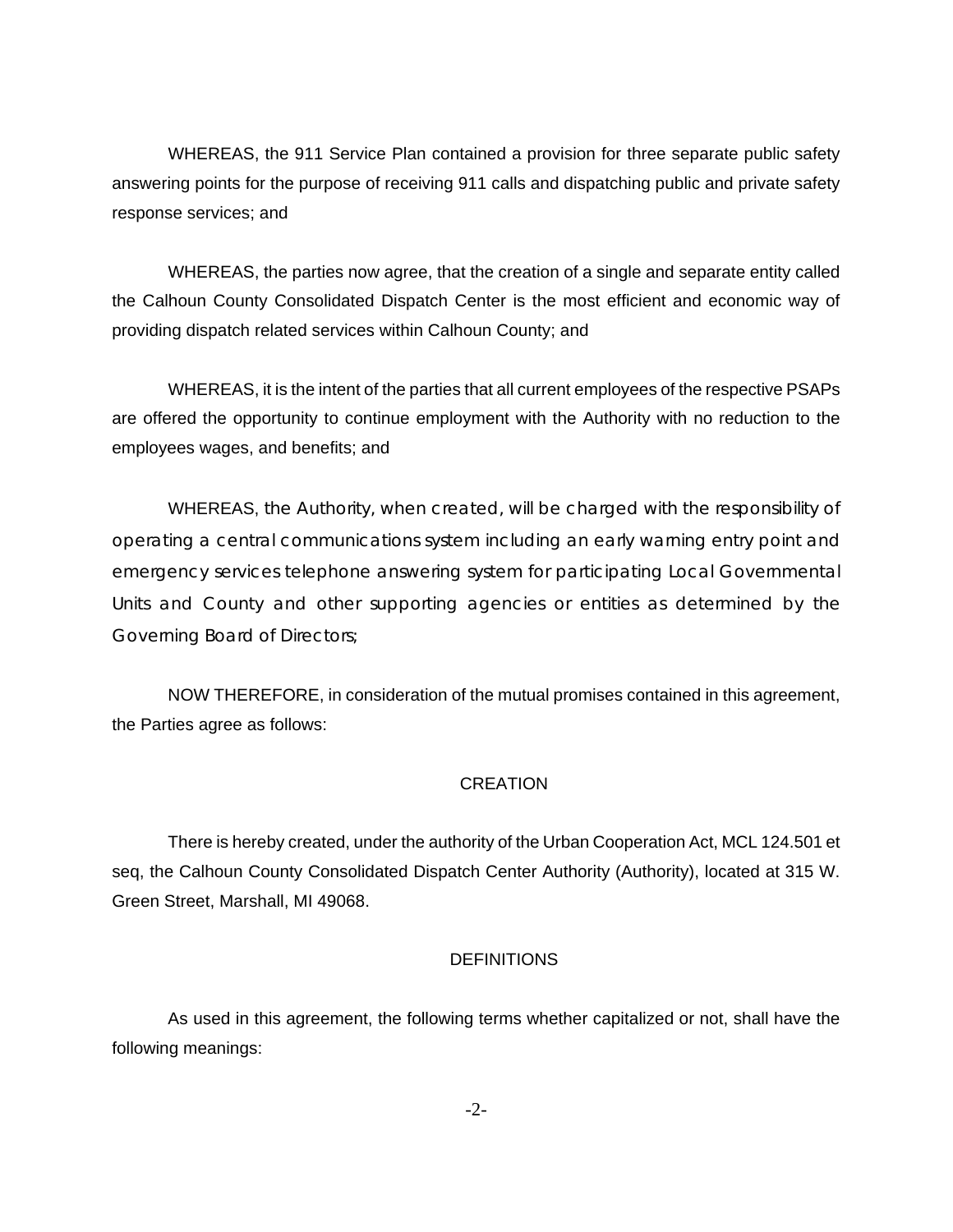- A. AAuthority@ refers to the Calhoun County Consolidated Dispatch Authority as created herein and also referred to as CCCDA.
- B. ABoard@ refers to the Calhoun County Consolidated Dispatch Authority Governing Board of Directors described in this Agreement.
- C. ABoard of Commissioners@ refers to the Calhoun County Board of Commissioners.
- D. ABudget@ refers to the annual operating budget showing anticipated expenditures and revenues adopted by the Board in compliance with the Uniform Budget and Accounting Act, P.A. 621 of 1978 as amended.
- E. ACommittee@ refers to the Technical Advisory Committee described in this document.
- F. ACounty@ refers to the County of Calhoun, a Michigan Municipal Corporation.
- G. ADirector@ refers to the person hired by the Board to serve as its Chief Administrative Officer and whom shall serve at the pleasure of the Board.
- H. AEmergency Telephone Service Enabling Act@ refers to 1986 PA 32, as amended MCL 484.1101 et seq.
- I. AFiscal year@ refers to the period of time in which the budget shall be effective.
- J. AOperating Costs@ refers to the cost of operating the Calhoun County Consolidated Dispatch Center including personnel, wages, fringe benefits, insurance, health, light, utilities, janitorial services, rent, maintenance agreements, repairs and other costs as indicated in the AUTHORITY=S Annual Operating Budget.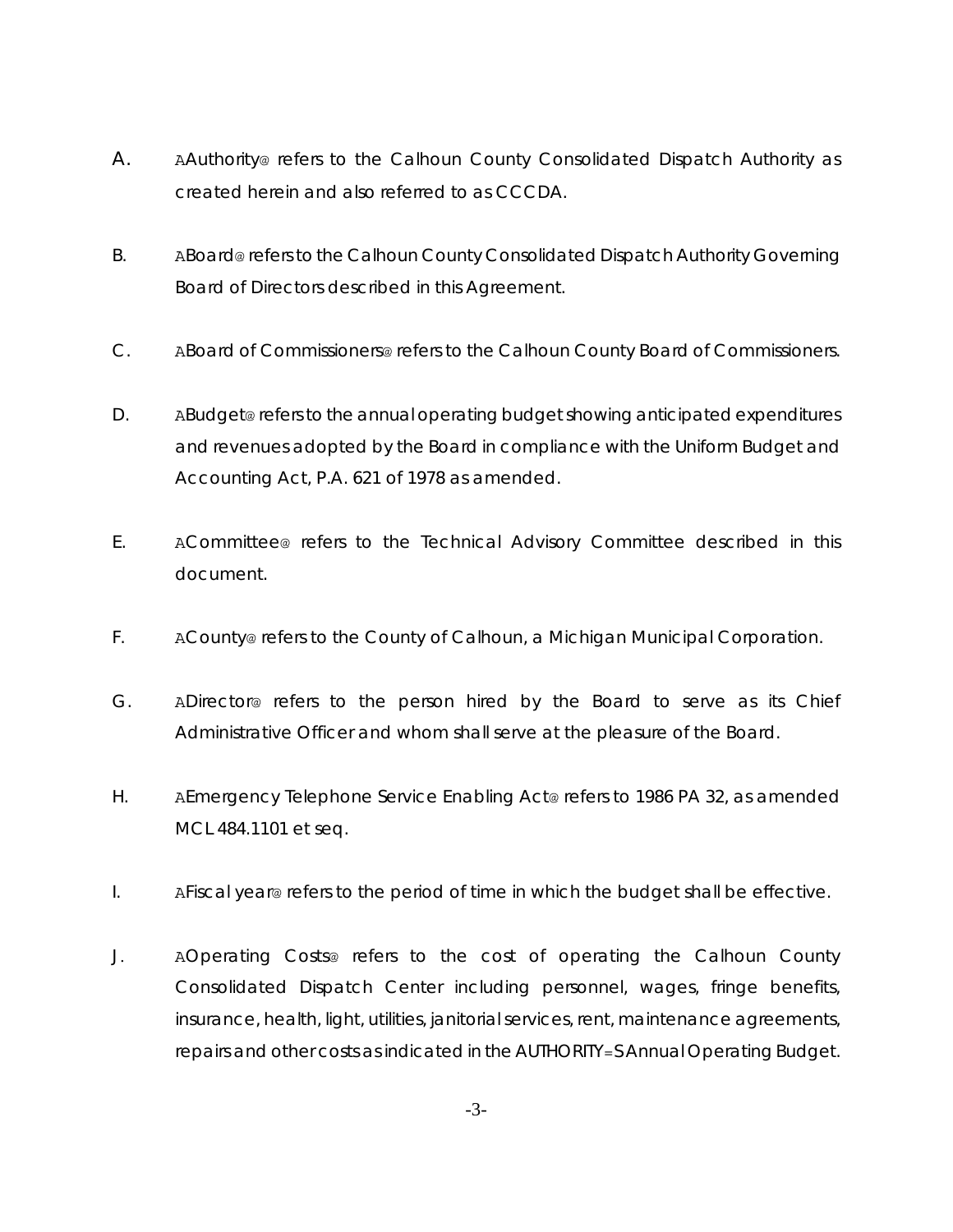- K. AParticipating agencies@ refers to the law enforcement agencies, fire departments and emergency services of participating or benefitting municipalities.
- L. AProperly convened meeting@ refers to the Governing Board or Technical Advisory Committee meeting where a majority of the appointed members are present.
- M. ATelephone Surcharge@ refers to a surcharge on all eligible telephones as legislatively authorized by P.A. 196 of 1991, MCL 484. 1101 et seq., as subsequently amended.
- N. A9-1-1 Plan@ refers to the Final 9-1-1- Service Plan adopted by the Calhoun County Board of Commissioners on April 7, 1992, as amended, pursuant to MCL 484. 1101 et seq.

# GOVERNING BOARD OF DIRECTORS

## A. Governing Board of Directors

The Calhoun County Consolidated Dispatch Center Governing Board of Directors shall consist of nine (9) members from the following local governmental units:

- 1 One member selected by the Calhoun County Board of Commissioners.
- 2. Two members selected by the City of Battle Creek.
- 3. One member selected by the City of Marshall.
- 4. One member selected by the City of Albion.
- 5. One member selected by the Calhoun County Township Association.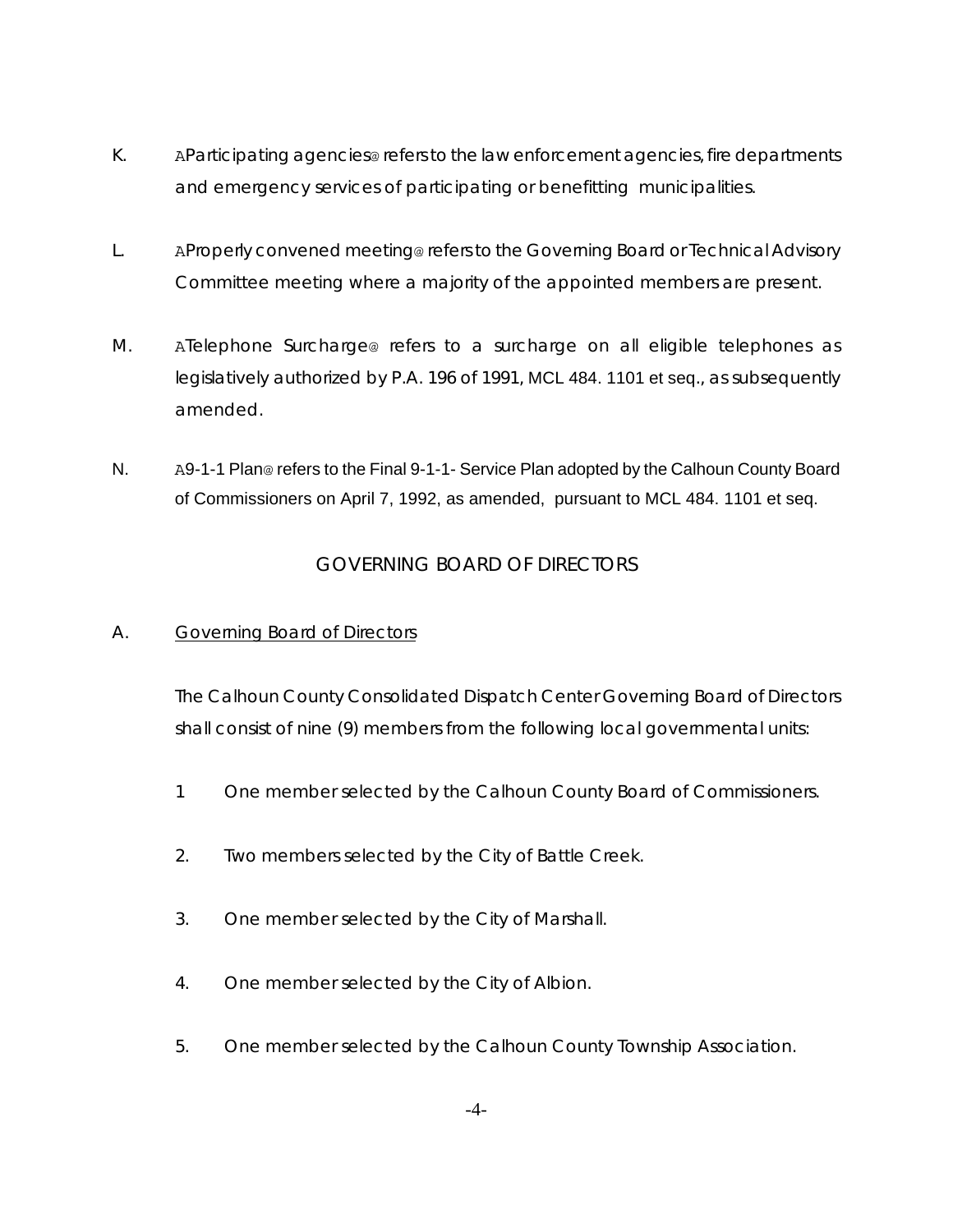- 6. One member selected by the Area Metropolitan Services Agency.
- 7. Calhoun County Sheriff.
- 8. Michigan State Police representative

The term of appointment shall be for a one year period for one member selected by the City of Battle Creek, for a period beginning January 1 and the remaining members shall be for a two year appointment, also beginning January 1 of each year. After filling a term, a member may be reappointed or be replaced by the appointing authority in each Local Governmental Unit and County as designated above. Following the initial term of the members described above, all subsequent appointments shall be for a term of two (2) years. In the event of a vacancy, the person to be appointed to fill the remainder of the term shall be appointed by the same Local Governmental Unit and County responsible for the original appointment. It is the intent of the parties to this Agreement that such appointments are to be made from Elected or Appointed Officials, however, the selection shall be the individual decision of each governmental unit and each governmental unit may remove its appointee(s) at will. All members will serve without compensation. The terms of appointment are subject to change by the Governing Board.

## B. Powers and Duties

In addition to its general policy-making authority, the Board is authorized to perform the following functions for the Authority:

(1) To make and enter into contracts with public or private agencies or other entities to carry out the purposes of this Agreement.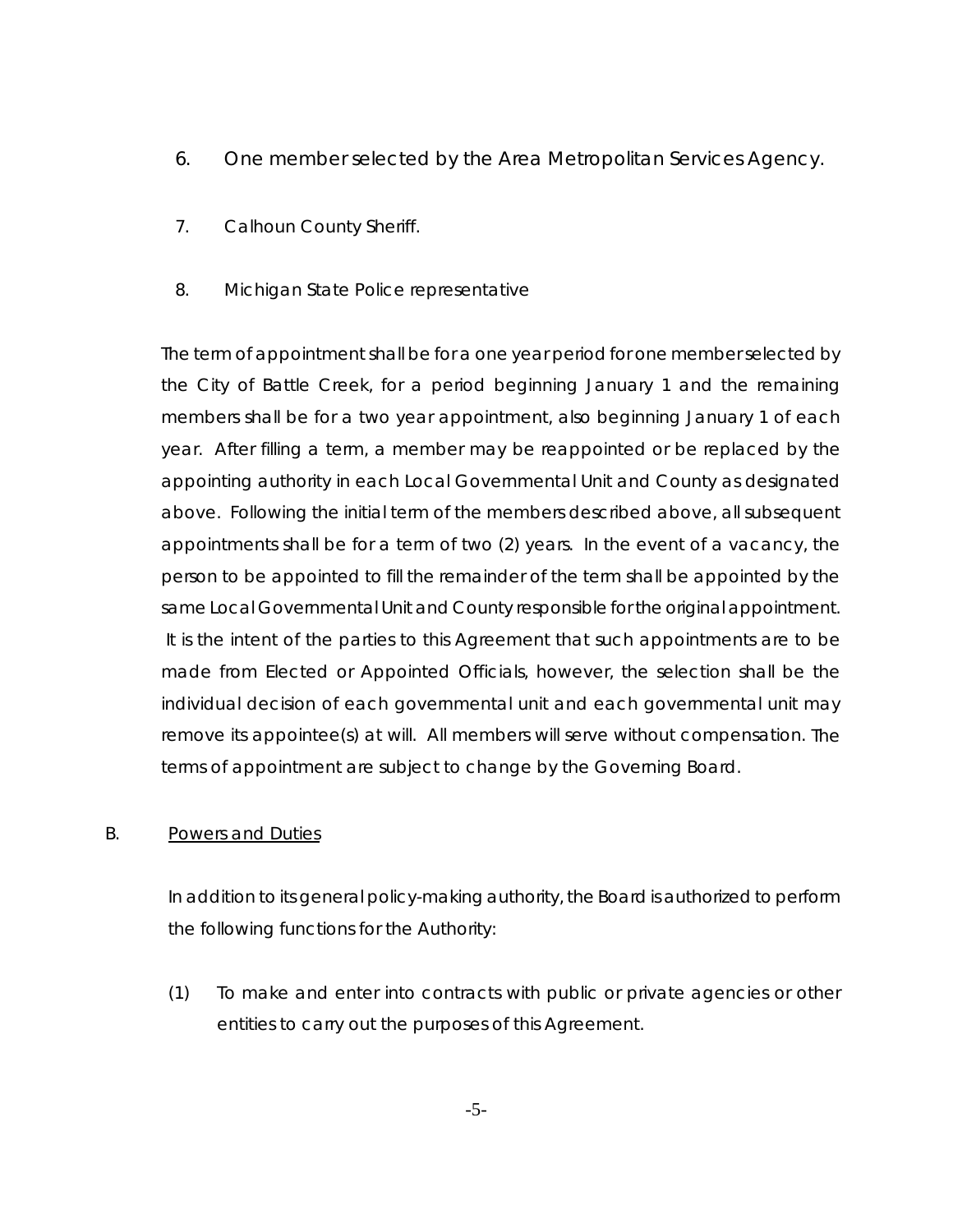- (2) To employ agents or employees.
- (3) To adopt an annual budget of revenues and expenses on a calendar year basis.
- (4) To acquire, hold or dispose of property (real or personal).
- (5) To incur debts, liabilities or obligations which do not constitute the debts, liabilities or obligations of any of the parties to this Agreement.
- (6) To purchase and maintain insurance to protect the interest of the body corporate and its representatives, agents and employees.
- (7) To accept gifts, grants, or other financial assistance from any public or private agency for use in carrying out the purposes of this Agreement.
- (8) Contract with supporting municipalities and supporting agencies. for the provision of central dispatch and record services in exchange for financial or other in-kind payments.
- (9) To make and promulgate necessary rules and regulations and their enforcement by or with the assistance of any party to this Agreement.
- (10) To adopt Bylaws to cover the procedures and general operation of the Authority.
- (11) To make claims or grant applications for federal or state aid payable to the individual or several member public agencies on account of the execution of this Agreement.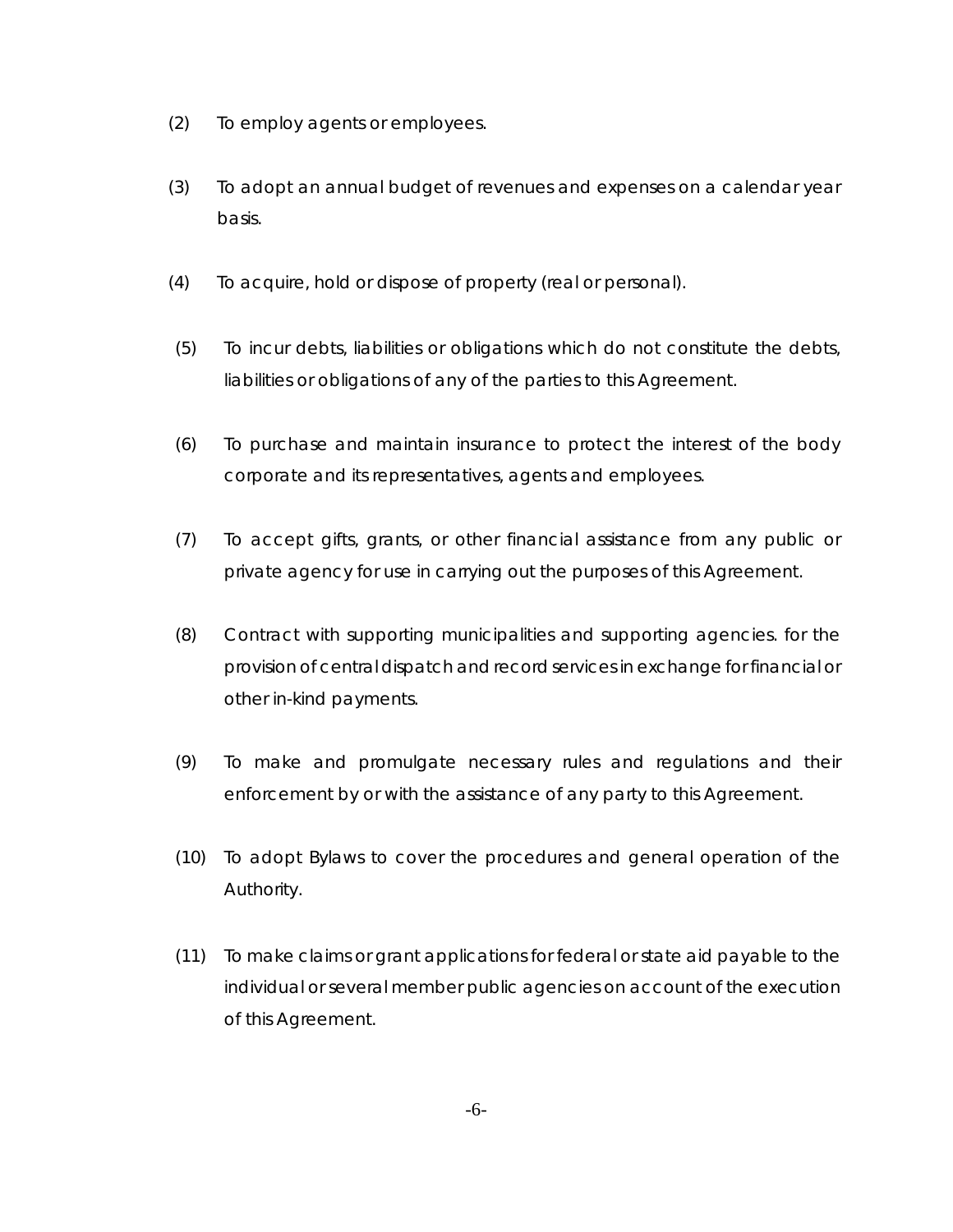- (12) To adopt policies covering the general operation of the Authority, including, but not limited to, personnel policy, purchasing policy, affirmative action policy, retirement policy, etc.
- (13) To retain an attorney, an independent auditor and such other necessary services.
- (14) Hire, employ and terminate an Authority director.
- (15) Establish committees.

## C. Limitations

The Authority created by this Agreement shall not have the power or authority to levy any type of tax within the boundaries of any governmental unit participating in this Agreement, or to issue any General or Limited Tax Obligation bonds or notes, or otherwise pledge the full faith and credit of any member entity with regard to repayment of any indebtedness.

# D. Employees

The Authority may employ, engage, compensate, transfer or discharge necessary personnel, subject to any personnel system established by the Authority and the restrictions set forth in subsection 5(g) (l) and (ii) of the Urban Cooperation Act.

## E. Officers

The Authority may have such officers as it deems appropriate by providing for same, with their respective duties, in the Bylaws.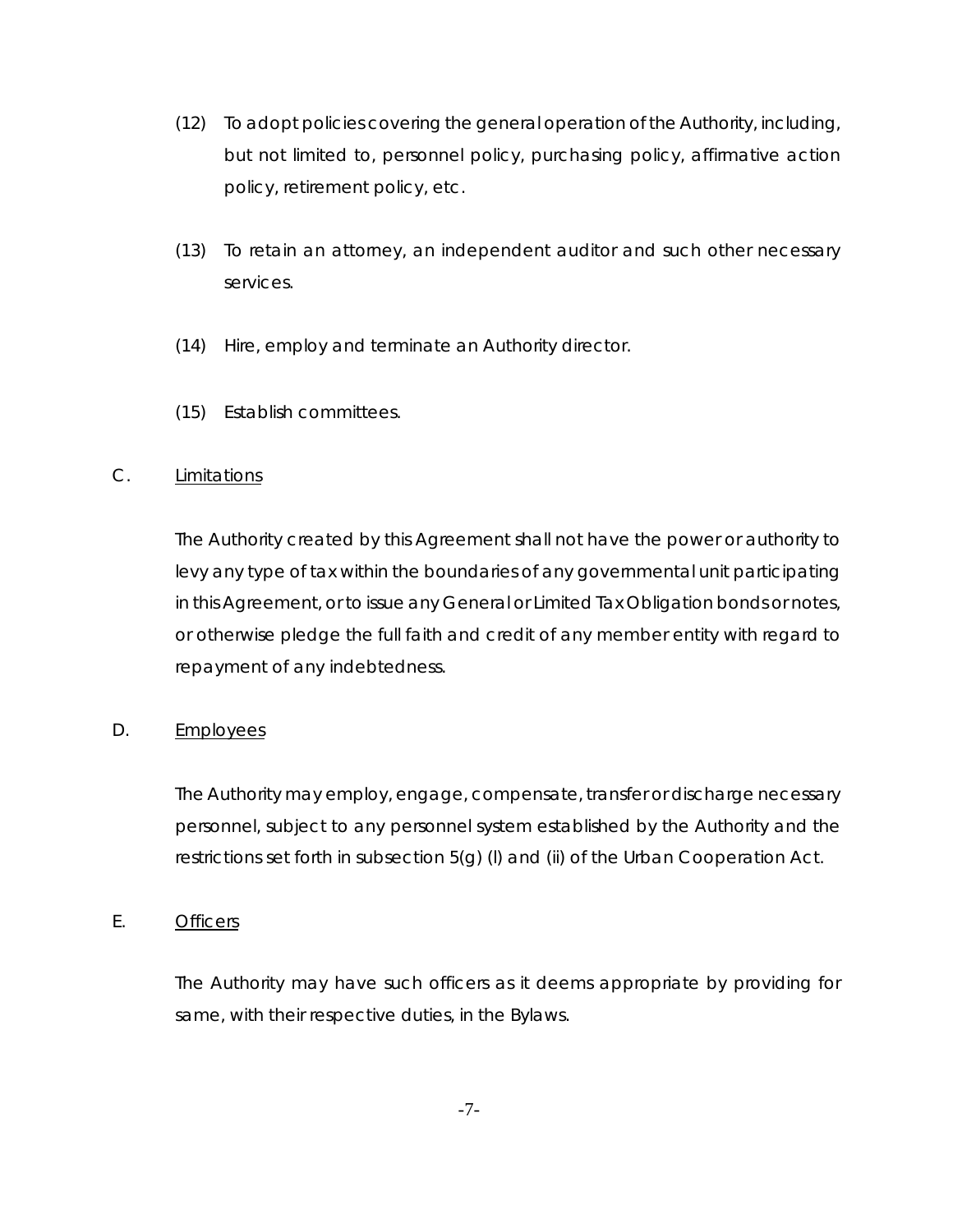## G. Compensation and Expenses of Member Representatives

The representatives of each public agency which is a party to this Agreement shall serve without additional compensation but shall be entitled to reimbursement for expenses under such terms and conditions as the Authority shall determine.

H. Public Meetings

Every meeting of the Authority shall be open to the public and shall be held in a place available to the general public. As a public body, the Authority shall comply with the Open Meetings Act of 1976 (Act 267). No special meetings shall be held without prior written notice to each member representative as shall be provided in the Bylaws.

## I. Public Records

All records of the Authority shall be deemed to be public records pursuant to the Freedom of Information Act of 1976 (Act 442) and shall be open to public inspection unless exempt as provided in Act 442.

# TECHNICAL ADVISORY COMMITTEE

## A. Technical Advisory Committee

The Technical Advisory Committee hereinafter referred to as ACOMMITTEE@ shall consist of nine (9) members who shall report to the Calhoun County Consolidated Dispatch Authority Governing Board of Directors. The Technical Advisory Committee shall consist of the following members:

1. Michigan State Police representative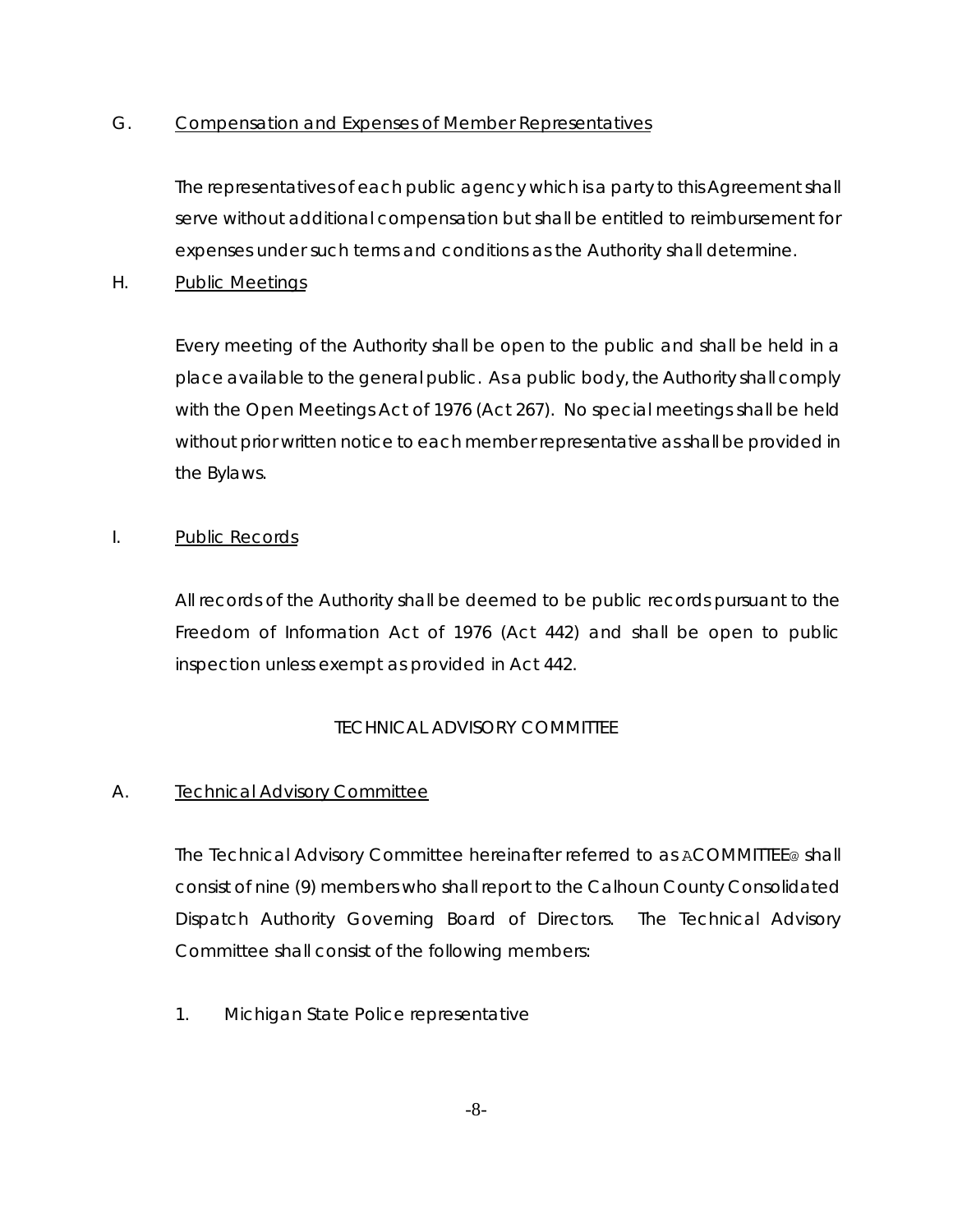- 2. Calhoun County Sheriff representative
- 3. Albion Department of Public Safety representative
- 4. Marshall Police or Fire representative
- 5. Battle Creek Police or Fire representative
- 6. Medical Control Authority representative
- 7. County Association Fire Chiefs representative
- 8. Springfield Department of Public Safety representative
- 9. Emmett Township Department of Public Safety representative

The term of appointment for the members designated shall be for a two year period beginning January 1. After fulfilling a term, a member may be reappointed or replaced by the appointing authority as designated above. It is the intent of the parties to this Agreement that such appointments are to be representative of the members of the E911 Board as stated in MCL 484. 1101 et seq. Each Local Governmental Unit and County may remove and replace its appointee(s) at will. All members will serve without compensation.

## B. Powers and Duties

The powers and duties of the Technical Advisory Committee are as follows:

1) Assist the Director in recommending policy and operating procedures for the Consolidated Dispatch Center to the Calhoun County Consolidated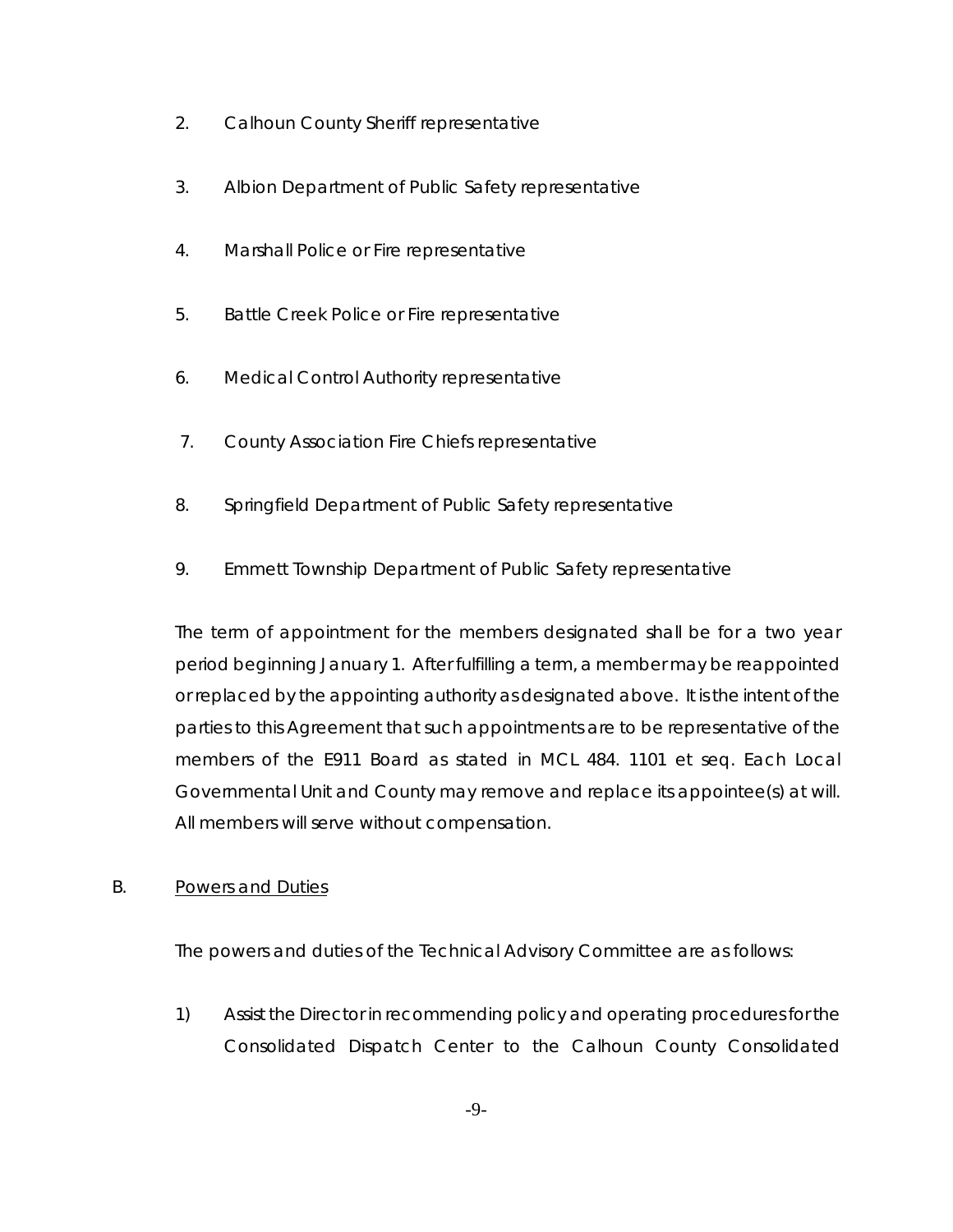Dispatch Authority Governing Board of Directors.

- 2) Assist the Director and Board in the resolution of agency disputes arising among the various participating entities.
- 3) Assist the Director and Board in the development of standards for agencies and employees of the Consolidated Dispatch Center.
- 4) Work with technical groups on projects or problems related to the Countywide Consolidated Dispatch Center System. Provide recommendations regarding equipment an maintenance.
- 5) Assist the Consolidated Dispatch Center Governing Board of Directors with such other projects as assigned.
- C. Meetings

The Technical Advisory Committee shall meet in accordance with the schedule adopted by the Governing Board of Directors.

# CONSOLIDATED DISPATCH CENTER OPERATIONS

## A. Director

A Director shall be hired by the Board and shall serve at its pleasure. The compensation of the Director=s services shall be set annually by the Board. The Director shall be generally responsible for the following:

1. To hire, employ and terminate personnel of the CCCDA subject to Board approval.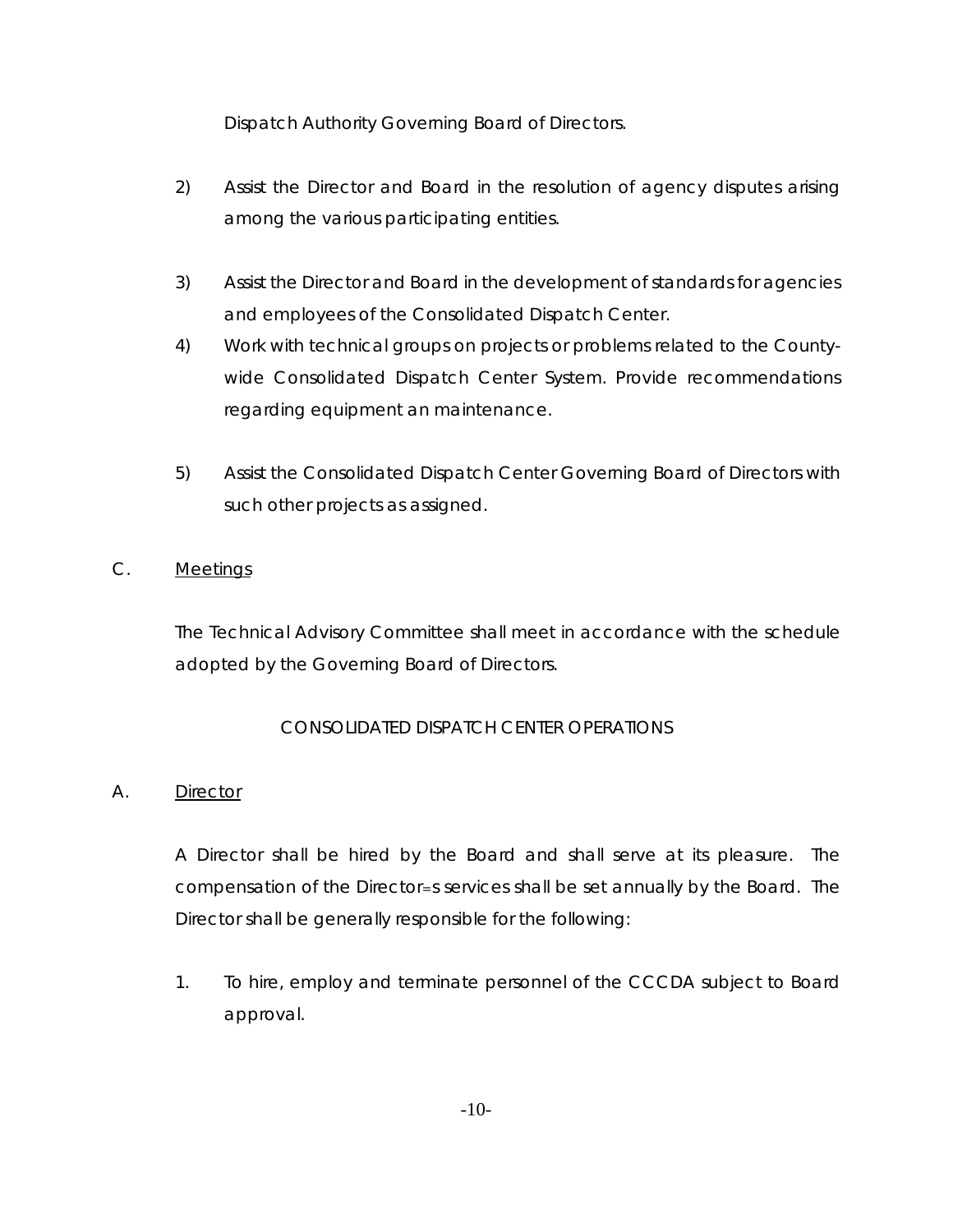- 2. For the day-to-day Consolidated Dispatch Center and Central Records operations within such policies that the Board may set.
- 3. To prepare and submit for final Board approval an annual budget in a time frame established by the Board.
- 4. To keep an accurate accounting of the financial operation of the Authority and to report at least monthly to the Board regarding the financial condition of these operations.
- 5. To prepare and post the agenda and notice of all Board and committee meetings.
- 6. To cause minutes of all Board and committee meetings to be kept and distributed to each member of the Board and committee.
- 7. To consult and work with the Technical Advisory committee regarding the purchase, maintenance, replacement, and use of equipment.
- 8. To conduct such other duties as the Board may from time to time assign.

#### B. Insurance

The Governing Board, on behalf of the Authority, may contract for all appropriate insurance it deems necessary with an insurance company or may contract for inclusion with a participating municipality in the municipality=s insurance coverage. Notwithstanding the foregoing, the Authority=s participating in any program of self-insurance will require prior approval of all participating and supporting municipalities; and the insurance secured shall be in accordance with the minimum liability level limits set forth below.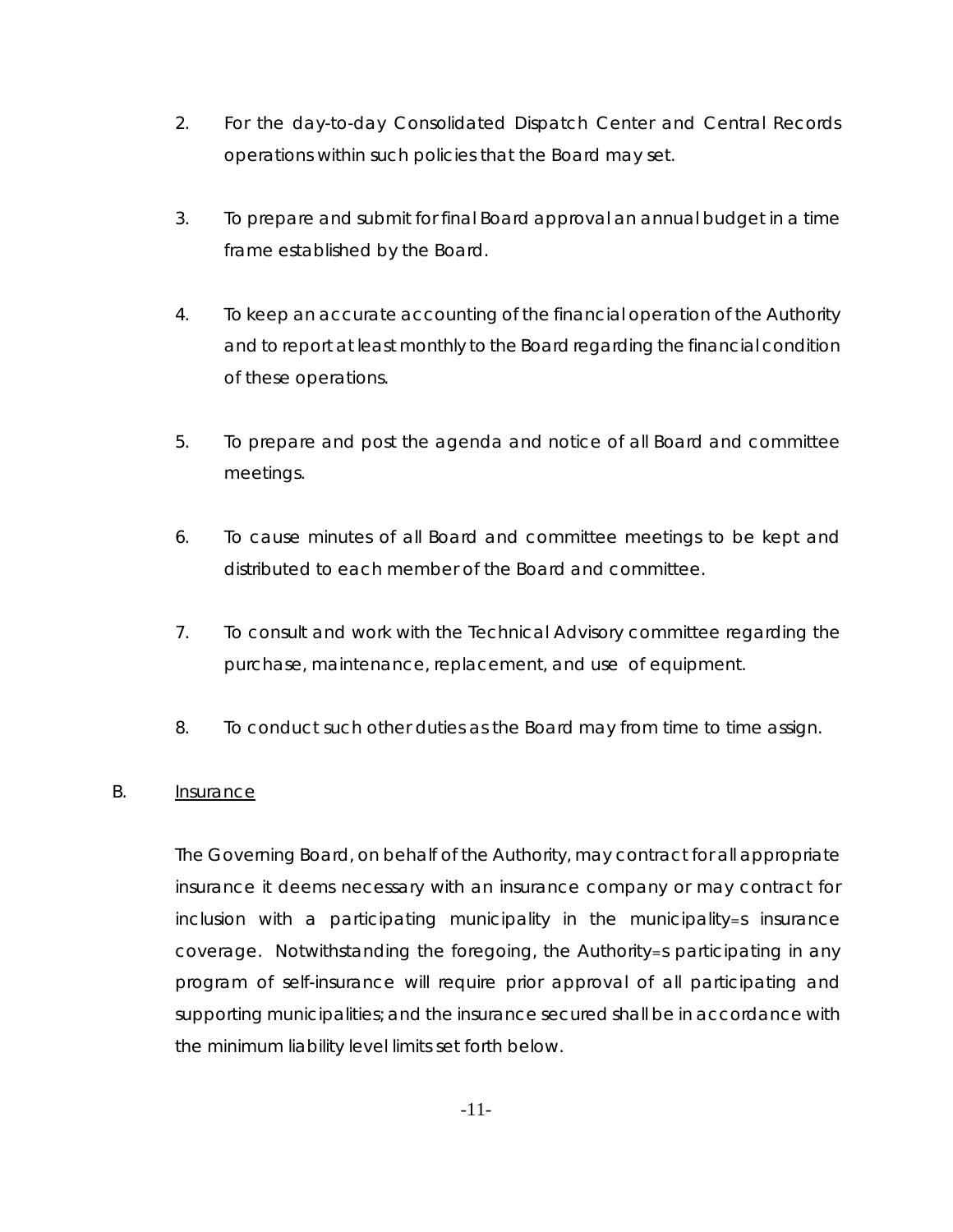The Authority must secure and maintain comprehensive general liability insurance, worker=s compensation and employer liability insurance. The minimum liability level limits for such insurance shall be:

- \$ Comprehensive General Liability \$5,000,000 each person and \$10,000,000 each occurrence for bodily injury and \$1,000,000 aggregate for property damage
- \$ Worker Compensation Statutory
- \$ Employer Liability \$500,000 each person

The Board will annually review during the budget process, the insurance limits and coverage and the availability of insurance within the marketplace to determine the adequacy and costs. The above limits will not be reduced below this minimum level unless two-thirds of the Governing Board of Directors vote to reduce these limits.

The Authority may agree to indemnify any participating or supporting municipality or supporting agency or entity against any general losses, damages or liabilities arising out of the service and activities of the Authority or participation in the Authority up to its liability insurance policy limits. In the unlikely event of liability or losses in excess of such limits, the Authority shall apportion such liability and losses among the participating and supporting municipalities and supporting agencies or entities, but only if and to the extent such liability or losses can be legally imputed to the participating or supporting municipality or the supporting agency or entity.

## C. Administrative Services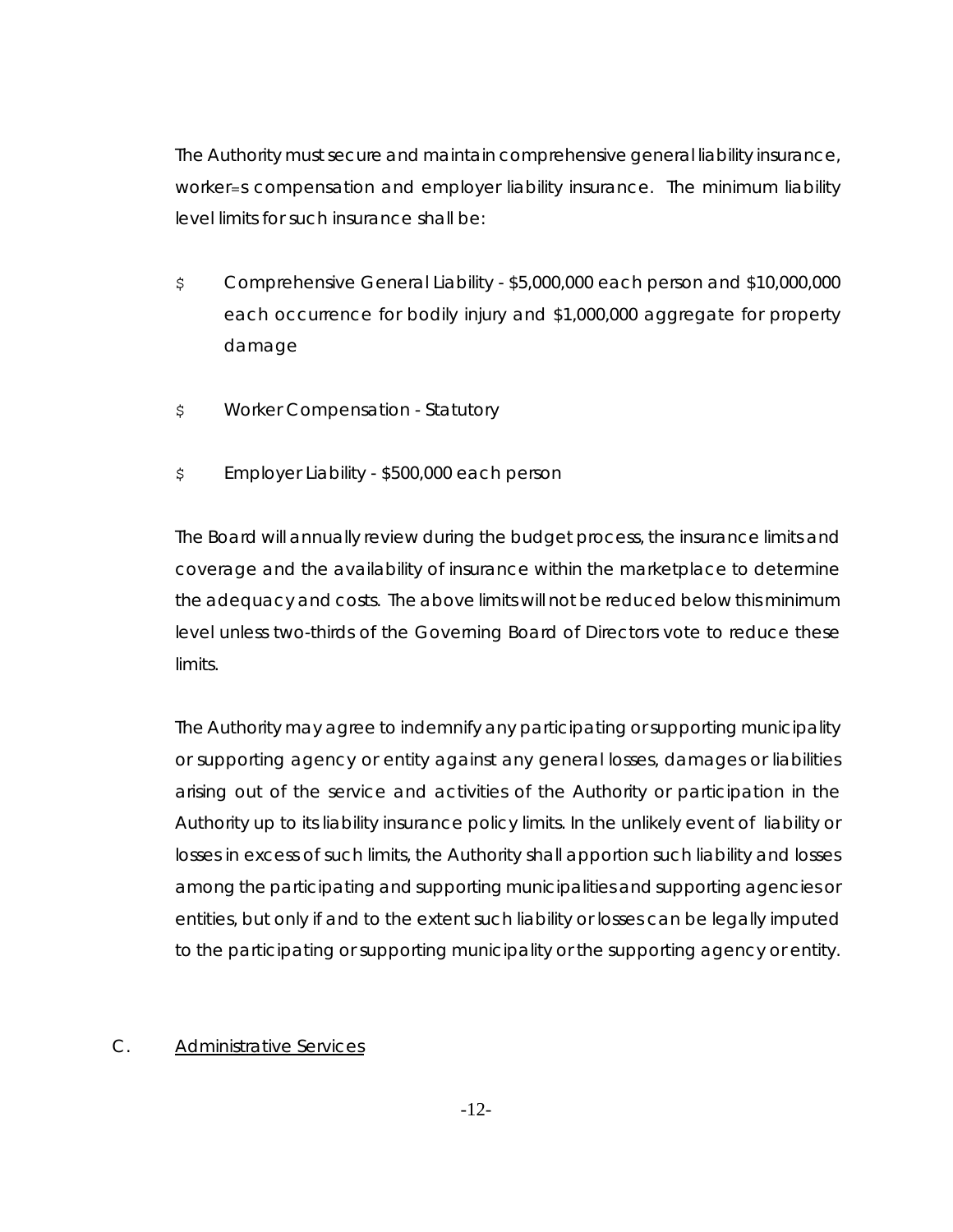The City of Battle Creek agrees to provide Administrative Services including but not limited to finance, personnel, payroll and human resources services on an in-kind basis for the first two years of the existence of the Authority. Following the completion of the two years, the Authority may contract with the County or Cities for support services including, but not limited to Finance, Legal, and Personnel administration.

#### FISCAL ADMINISTRATION

#### A. Initial Funding Plan

For the initial five years it is intended that the Calhoun County Consolidated Dispatch Center be funded by a contribution of general fund dollars and countywide surcharge as indicated in Table A. The contributions of the participating entities as noted in Table A shall be frozen at 2008 rates. The county-wide telephone surcharge shall provide a continuing source of revenue for the operating costs and capital improvements costs of the Authority.

The Calhoun County Board of Commissioners agrees to levy the surcharge at a rate no less than the rate approved by the MPSC on June 3, 2008.

#### B. Alternative Funding Plan

In the event of the discontinuation of the telephone surcharge or other State authorized funding for E911, the participating members to the consolidated dispatch agreement will immediately meet to determine the most appropriate, equitable, and beneficial way in which to continue financing the consolidated dispatch.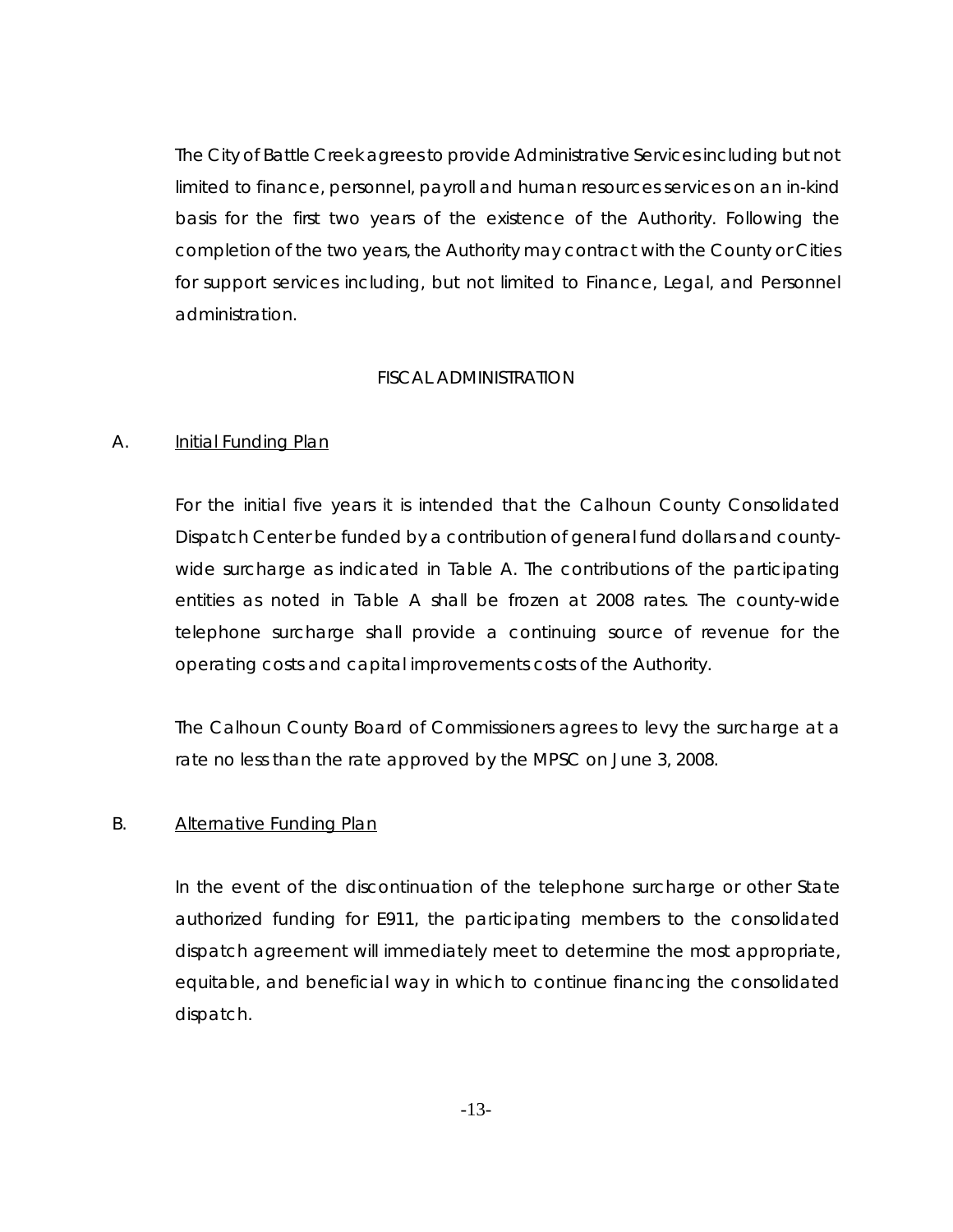#### C. Fiscal Year

The Authority shall operate on a calendar year basis.

#### D. Budget

The Authority shall adopt an annual budget of revenues and expenses on a calendar year basis. The budget shall be provided to all participating governmental entities on an annual basis.

#### E. Expenditures

The Board must approve all expenditures of the CCCDA. Notwithstanding the foregoing, the CCCDA Director may approve an expenditure for dispatch operations in an amount up to Five Thousand Dollars (\$5,000.00) without prior Board approval provided there are funds available to cover the expenditure.

## F. Annual Audit

All CCCDA finances and expenditures shall be subject to a complete annual audit to be performed by an independent certified public accountant in accordance with acceptable accounting standards.

A copy of the annual audit shall be submitted to the legislative body of each Local Governmental Unit and County and each Local Governmental Unit and County shall also have the right to request additional financial information regarding the CCCDA=s budget, funds and expenditures.

Quarterly financial reports shall be sent to each Local Governmental Unit and the County within thirty days after the end of the quarter.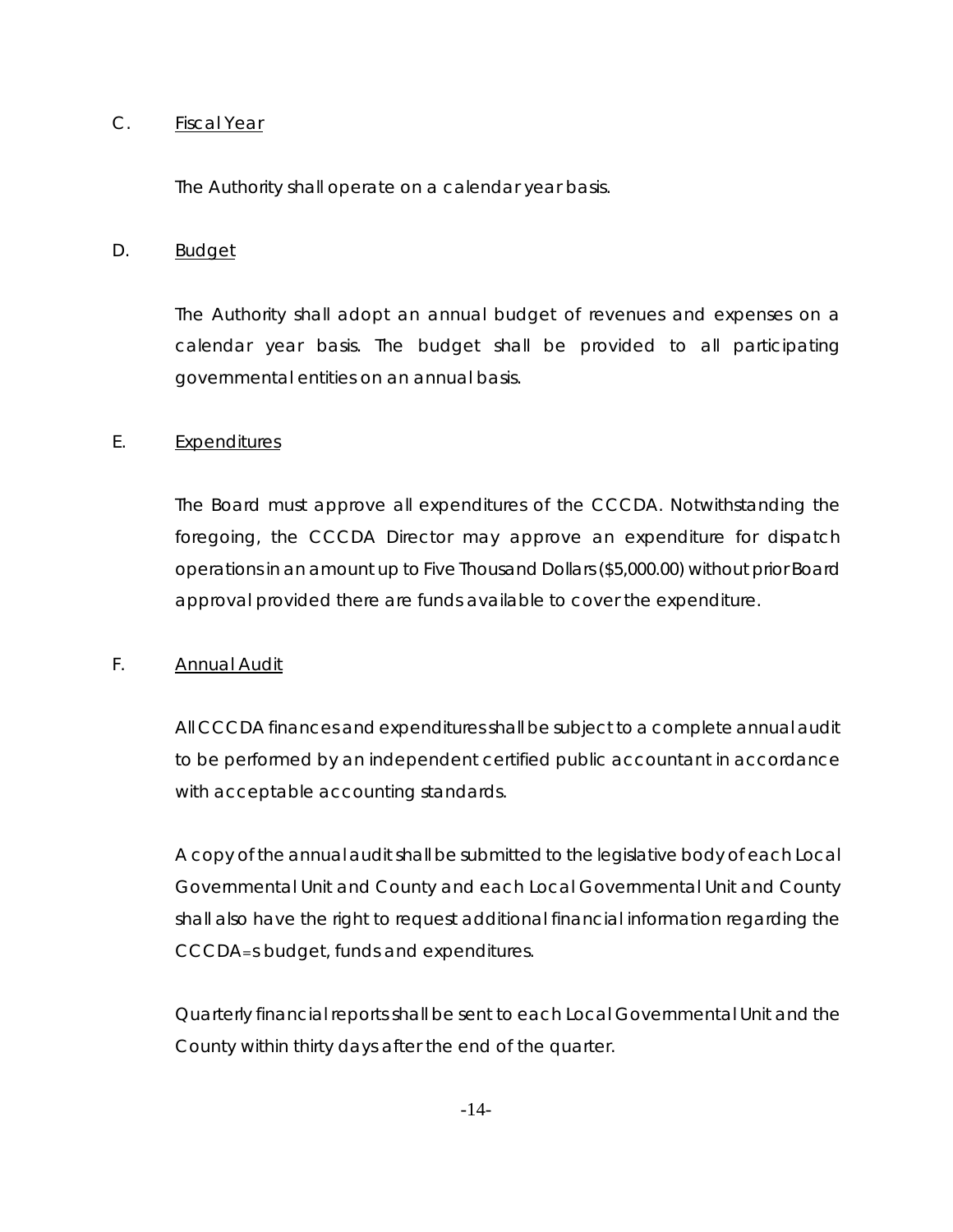#### MISCELLANEOUS

#### A. Privileges, Immunities and Benefits of Officers, Agents or Employees

All of the privileges and immunities from liability, and exemptions from laws, ordinances and rules, and all pensions, relief, disability, workers compensation and other benefits which apply to the activity of officers, agents, or employees of any public agents or employees of any public agency when performing their respective functions within the territorial limits for their respective agencies shall apply to the same degree and extent to the performance of such functions and duties of such officers, agents or employees extraterritorially under the provisions of this Agreement. Nothing in this agreement acts as a waiver of governmental immunity.

#### B. Termination

Any member public agency may withdraw from this Agreement by giving a one (1) year written notice to the Authority prior to such withdrawal; provided, however, no member public agency may withdraw from this Agreement unless it has first satisfied any and all financial and/or other commitments for which it has become obligated during the term of its membership. A member public agency which has given notice of withdrawal shall have no further vote on the Authority, shall not be counted for quorum purposes, and shall not have any additional obligations imposed upon it.

## C. Distribution of Assets

Upon dissolution of the Authority, unless otherwise agreed, all assets accumulated by the Authority shall become the property of Calhoun County as the entity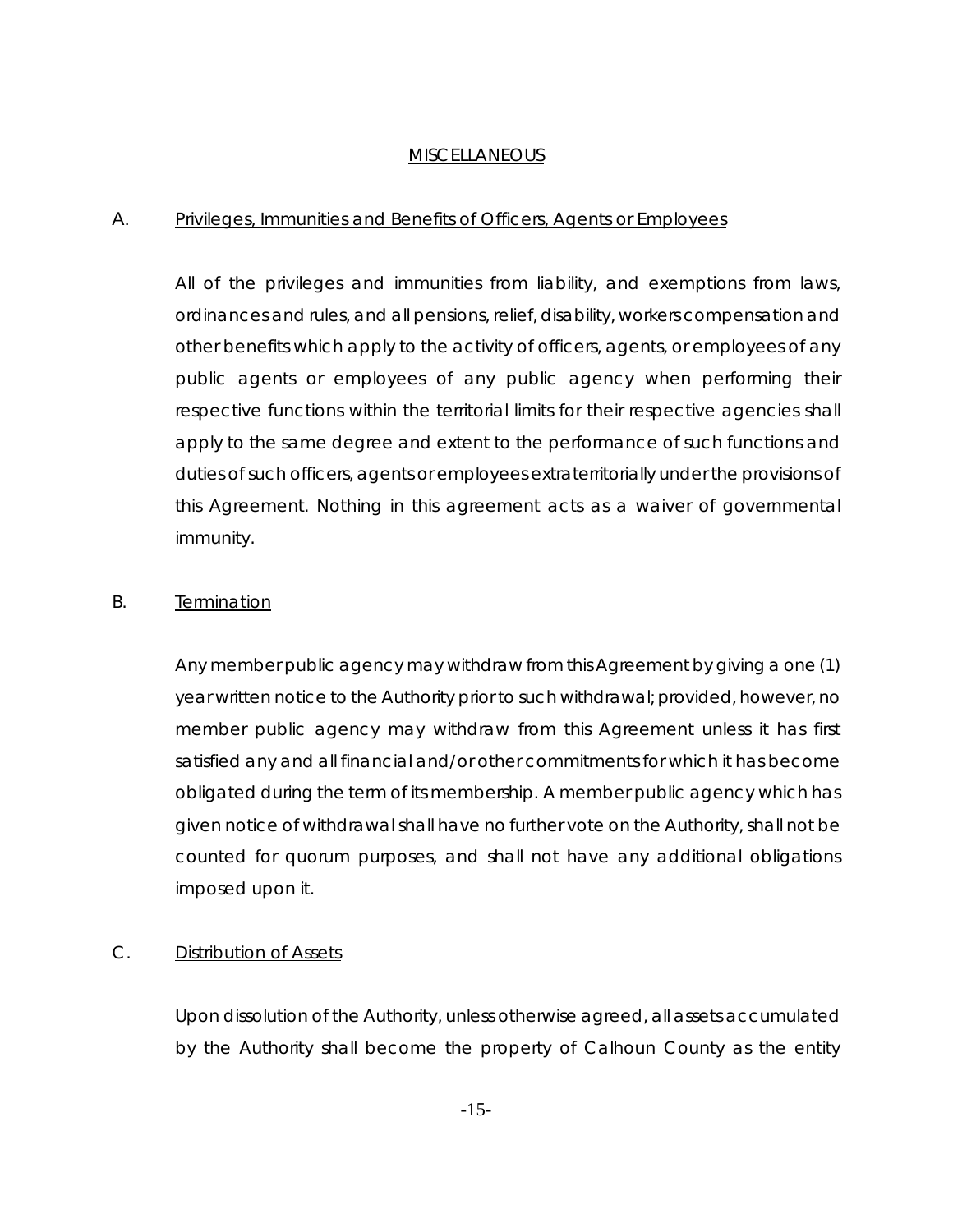obligated by statute to provide dispatch services after all legal obligations have been met.

## D. Additional Members

Additional public agencies may become parties to this Agreement under such terms and conditions as the Authority shall determine. Any public agency which has withdrawn from this Agreement and requests reinstatement or has given notice to withdraw and rescinds withdrawal notice prior to its effective date, shall be considered as an additional member and may become a party to this Agreement under such terms and conditions as the Authority shall determine.

## E. Amendments

This Agreement may be amended at any time by having each public agency which is a party to this Agreement approve and sign the amendment. An amendment shall not become effective until signed by at least 2/3 member public agencies.

# F. **Incompatibility and Conflict of Interest**

Pursuant to Article 7, Section 28, of the Michigan Constitution of 1963, an elected official of the governing body of a member public agency may serve as a representative on the Authority and such service shall not be deemed incompatible with his/her service as an elected official. In addition, said elected official may vote on any action before the Authority that affects his/her public agency, including a contractual relationship.

## G. Liberal Construction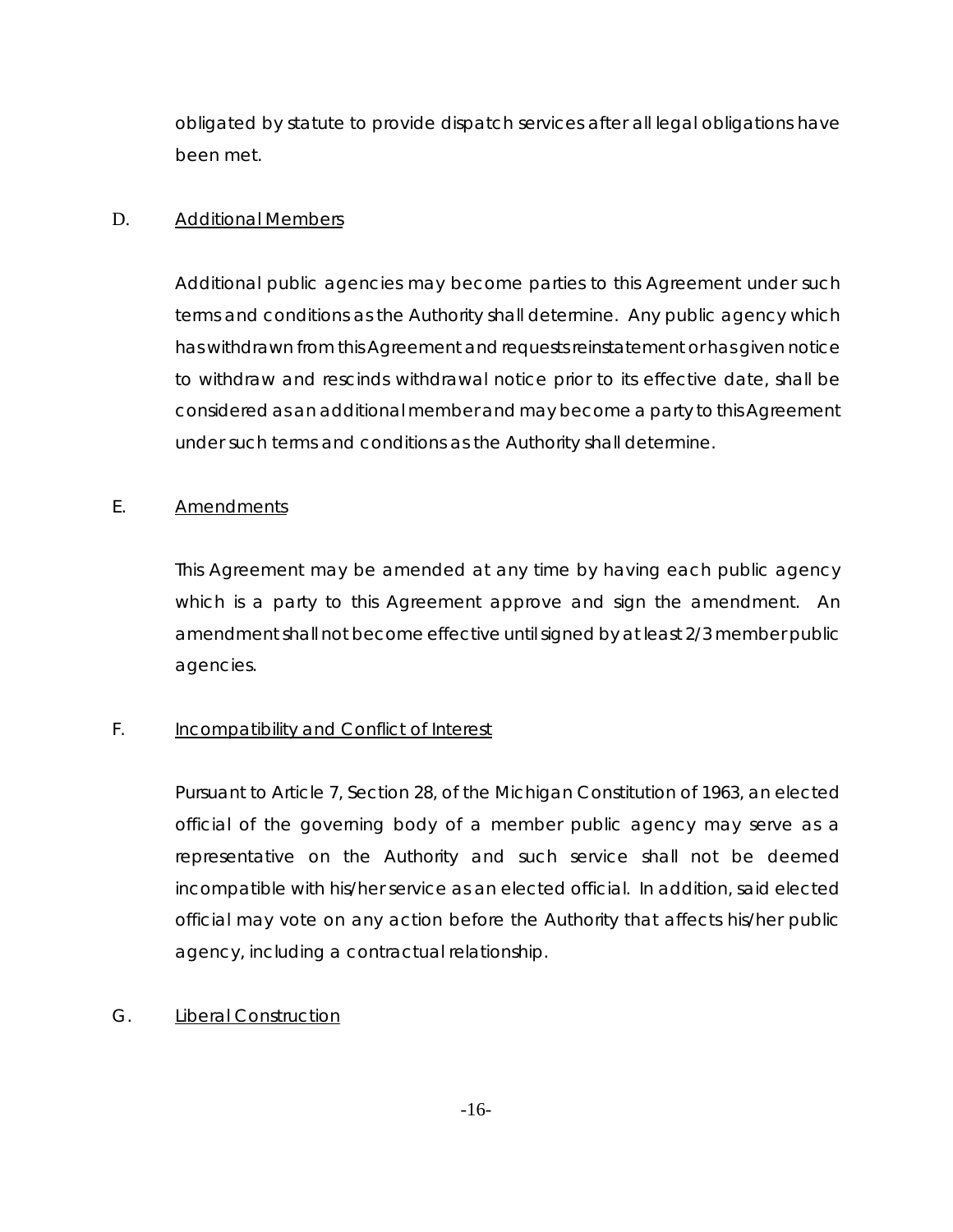The provisions of this Agreement, the Urban Cooperation Act of 1967, and the Intergovernmental Transfers of Functions and Responsibilities Act of 1967 and all other applicable law shall be liberally construed in favor of the Authority. The powers granted to the Authority by this Agreement, the Urban Cooperation Act of 1967, and the Intergovernmental Transfers of Functions and Responsibilities Act of 1967 and all other applicable law shall include those fairly implied and not prohibited by this Agreement, the Urban Cooperation Act, or the Intergovernmental Transfers of Functions and Responsibilities Act or other applicable law.

#### H. Conflicting Statutory Provisions

If any provision of this Agreement conflicts with any statute of the State of Michigan providing for the authorization or performance of joint or cooperative agreements or undertakings between public agencies of this state, the provisions of such statutes shall control.

#### I. Severability

If any section, subsection, sentence, clause, phrase, or portion of this Agreement is, for any reason, held invalid or unconstitutional by any court of competent jurisdiction, such portion shall be deemed a separate, distinct and independent provision and such holding shall not affect the validity of the remaining provisions within this document.

#### J. Notice

Any notices required under this Agreement shall be in writing, sent by first-class mail, return receipt requested, and shall be addressed to the participating municipalities at their addresses.